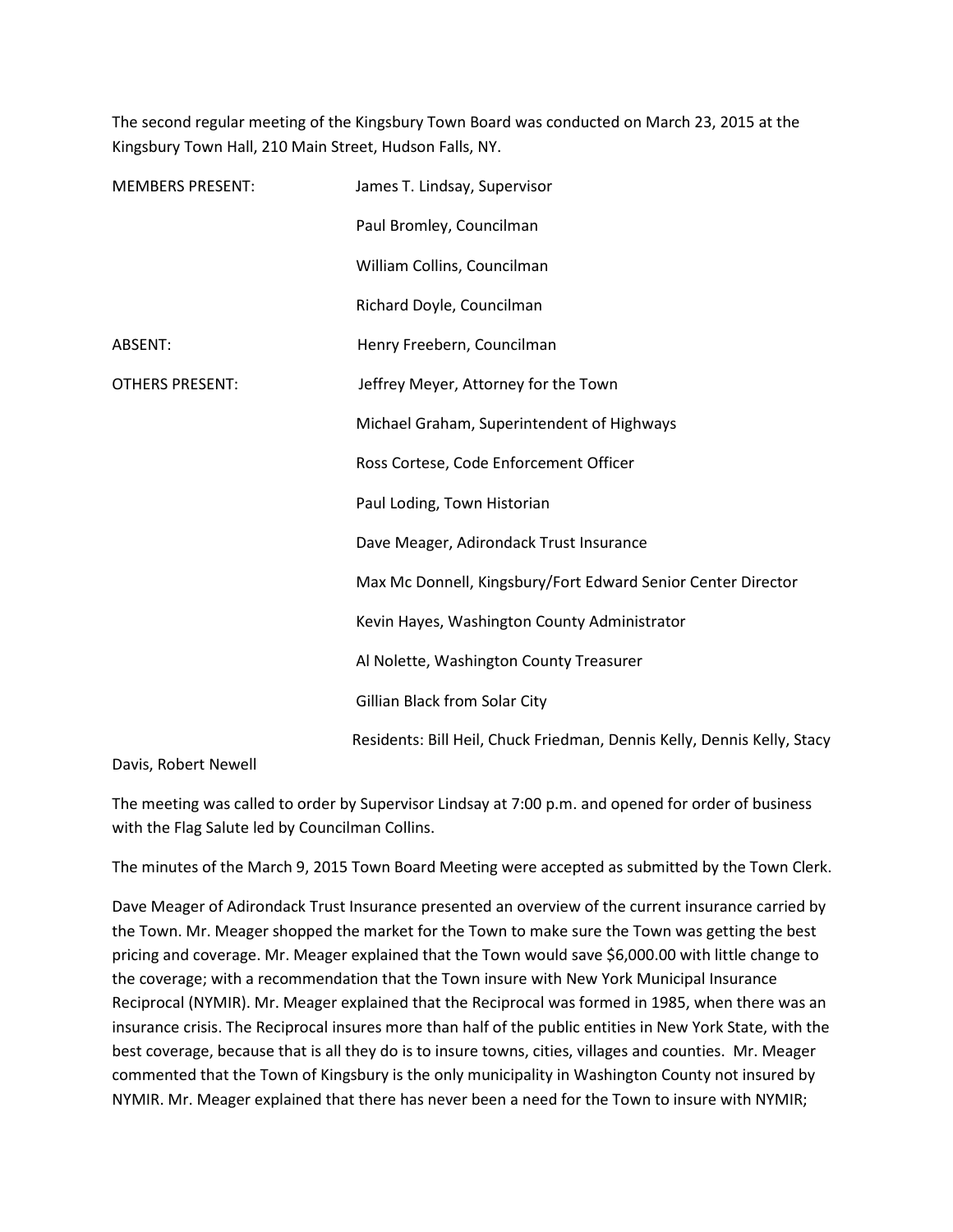coverage was always found at a lower rate with another provider. Mr. Meager explained that with the Reciprocal the Town must pay a \$545.43 capitalization fee each year over a 5 – year period. Mr. Meager commented that on April 5, 2015 the insurance coverage will need to be renewed. Mr. Meager presented a premium summary as follows:

HCC Annualized Expiring - \$39,622.00

HCC Renewal Proposal - \$40,442.88

NYMIR Proposal - \$33,920.56

 A **motion** by Councilman Bromley seconded by Councilman Doyle and carried by a vote of 4 ayes to accept the NYMIR proposal contingent upon final attorney approval review.

Kingsbury/Fort Edward Senior Center Director Max McDonnell presents an update as follows:

# **A Special 2014 Summary and 2015 Planner Presentation for the Town of Kingsbury Monday, March 23, 2015**

**Welcome to the Senior Center of the Kingsbury and Fort Edward Area, Inc. Our goal is to introduce new and interesting ways, for older adults to stay independent, and age well in their community, within a modern upbeat setting.** 

**You can reach us at OUR website: www.seniorcenterkfe.com Visit us at 78 Oak Street Hudson Falls, or call us at 747-9352 or email us at maxmcdonnell@yahoo.com Check out our calendar or newsletter for various events and activities. 2015 Goals** 

**Community Interaction and Involvement:** 

Let's reach out and get the word out in the community, about OUR senior center. **Reach out and connect with "baby boomers" and seniors at subsidized and market rate senior apts, adult care facilities, family type homes for adults, retirement living, and nursing homes. Reach out and connect with area churches, libraries, schools, clubs and organizations such as the Amer. Legion, AARP, Rotary, VFW, Elks, K of C, Eagles, Rogers Island Visitors Center…restaurants, museums, and attractions. Marketing the center through aggressive advertising / promotion campaigns. Increase volunteering at the center. Creative and innovative fundraising ideas and efforts. Informative presentations. The senior center facility is available for small parties and gatherings, special occasions, family reunions. Full kitchen is available, capacity for 50 people. For more information call Max McDonnell @ 747-9352.** 

**2014 Summary and Totals** 

| <b>Senior Volunteer Hours</b> | 1,074 |
|-------------------------------|-------|
| <b>RSVP Volunteer Hours</b>   | 752   |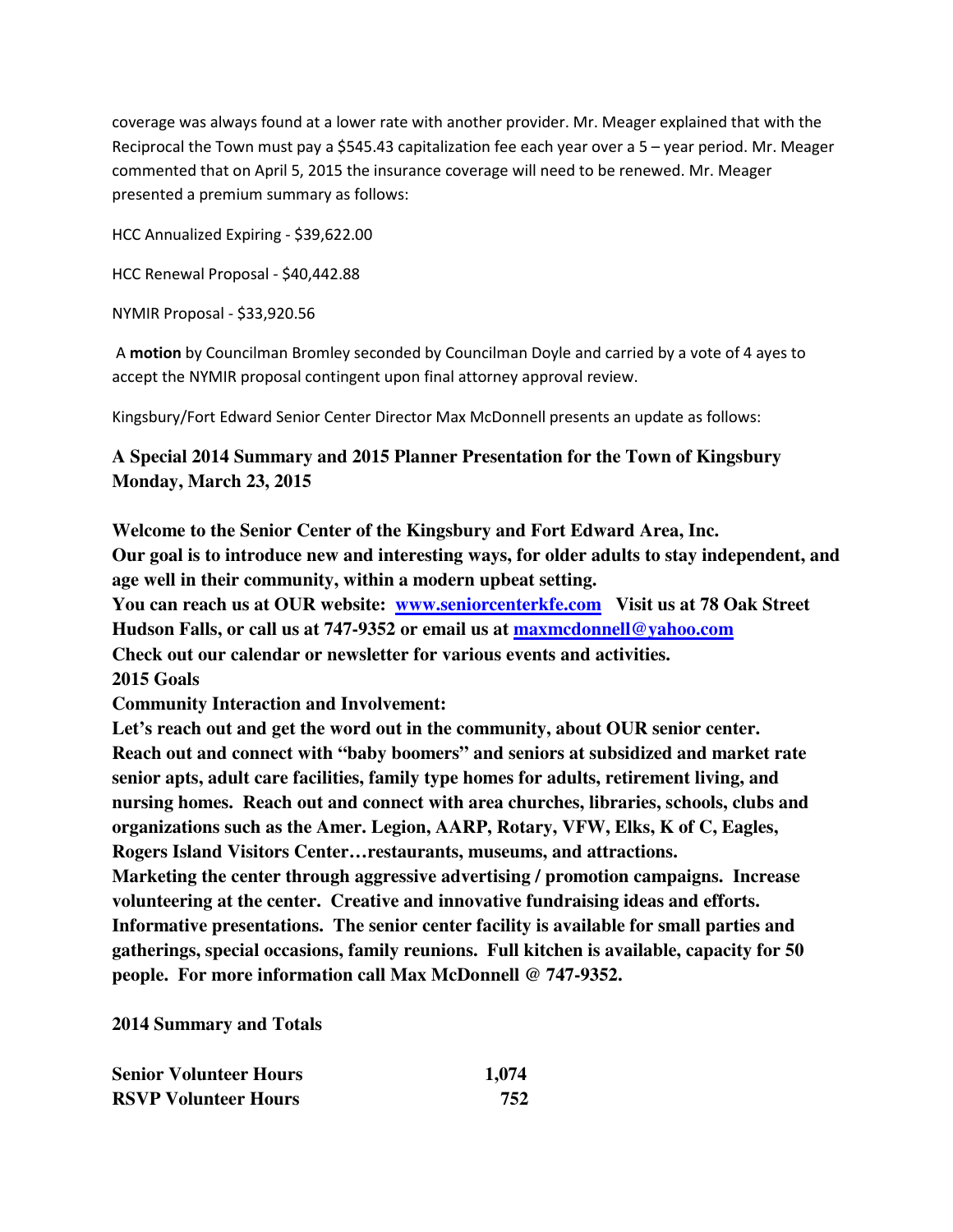| <b>Total Volunteer Time/Value</b>                | 1,826    |
|--------------------------------------------------|----------|
| <b>Total In-Kind Cash (actual \$dollars)</b>     | \$1,744  |
| <b>Total Value in \$dollars</b>                  | \$41,176 |
| <b>Meals / Lunches served</b>                    | 4,452    |
| <b>Bus Transportation (pick up and delivery)</b> | 2,740    |
| <b>Senior Center Website visits</b>              | 15,705   |

**2015 Fundraising Schedule** 

**Easter Ham Raffle 4/2/15 Spring Card and Board Game Party 4/25/15 Spring Bake and Craft Sale @ Earl Towers 5/14/15 2 nd Annual Chicken BBQ 5/31/15 4 th Annual Spaghetti Dinner 9/26/15 Fall Card and Board Game Party 10/17/15 Fall Bake and Craft Sale @ Earl Towers 11/12/15 Christmas / Holiday Turkey Raffle 12/17/15** 

**Be sure to visit OUR website, for more about us, senior center news, programs, services, activities calendar, resources, and contact information. Help make a difference… donate…volunteer.** 

**In closing, I would like to thank the Town of Kingsbury for the \$ money you give the senior center.** 

**John Max McDonnell Director** 

Councilman Bromley thanks Max McDonnell for his work with the Senior Center. Supervisor Lindsay commented that Max has done an excellent job operating the Senior Center for 5 years.

Kevin Hayes, Washington County Administrator and Al Nolette, Washington County Treasurer attended the Board Meeting to speak about a Government Efficiency Plan that was established in the 2014 State budget. The plan requires local governments to come up with a plan to save 1% of their 2014 tax levy for three years (2016, 2017,2018). There is no penalty if it's not achieved and the actual tax levy does not have to be reduced. The main requirements are to comply with the tax cap and make the best effort to meet the efficiency plan. The efficiency plan must be filed by June 1, 2015, in order to be eligible for tax rebate checks in 2016. Washington County alone exceeds the 1% requirement, and would like each Town and Village within the County to agree to join the County in the efficiency plan, by resolution, with the County being the lead agency to file one report to the State. This process must be complete in order for the rebate checks to be issued for 2015 and 2016.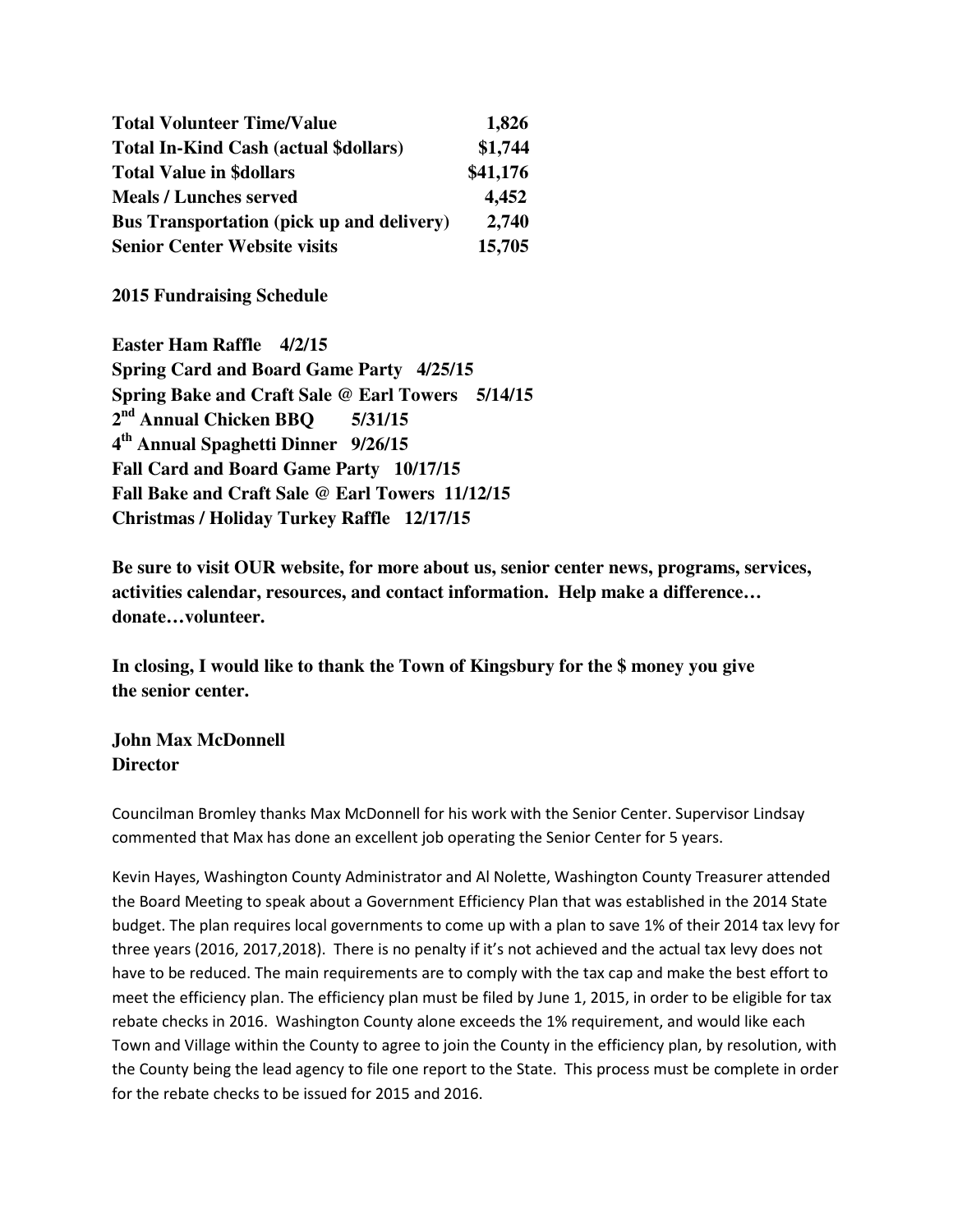Mr. Nolette commented that he hopes this is a kick-off of conversations between the County, Town and Villages to continue their effort to remain efficient and save the taxpayers money. He also commented that the Town had already demonstrated an example of the efficiency plan by making a motion to change insurance carriers to save the Town approximately \$6,000.00. Mr. Hayes stated that any savings starting in 2012 can be added to the Government Efficiency Plan.

Mr. Hayes stated that workers' compensation coverage is being allocated in a different way. Prior to 2012, claims were shared among all municipalities based on the following formula: 25% prior payroll, 25% assessed property value, and 50% 3-year average. Starting in 2012 each municipality will be responsible for actual claims, but only up to the first \$20,000.00 for the lifetime of each claim. The County will pay 100% of all EMS & fire department claims. Payments for claims occurring prior to 2012 will be pooled and allocated to all municipalities based on 90% payroll and 10% assessed property value. If payments for any single claim go above \$20,000.00, the amount over will become part of the pool allocated. Under this new method, each municipality has more control over their payments. If claims are low going forward, payments will decrease accordingly. The County Treasurer will be collecting the payroll information each quarter in order to meet State requirements. Mr. Nolette requested that the Town send him the quarterly reports, he will compile the report and cut the check. The change will be more efficient. He requests the reports be in his office by the  $25<sup>th</sup>$  of each month.

The Board will act on the resolution to participate in the Local Government Efficiency Plan at the next Town Board Meeting on April 13, 2015.

Paul Loding, Town Historian presented his annual report for 2014. Mr. Loding reported that he is a member of the Kingsbury Volunteer Hose and had responded to a call on Route 149 almost to Route 4 about a year ago. The call was for a power line that had come off a house that he had never seen before. Mr. Loding knew it was an  $18<sup>th</sup>$  century house but could not understand why he had never seen the house before. Approximately ¾'s of a mile from the house is a cemetery, that he refers to as the Brayton Cemetery. The first four people that were buried there in the  $18<sup>th</sup>$  century were all Brayton's. Mr. Loding spoke with the Town Sole Assessor, Colleen Adamec, and discovered the house had recently under gone changes. A wrap-around enclosed porch on three sides and green asbestos shingles had been removed. Doing further research, Mr. Loding is convinced the Brayton's lived there.

Approximately a year and a half ago Mr. Loding was contacted about a damaged headstone in Baker Cemetery, one of the Town-owned cemeteries. The headstone belonged to Mintus Northup and was in three pieces, with one piece missing. A movie was released soon thereafter about Solomon Northup, son of Mintus, but does not mention Solomon living in New York State. A new head stone has been placed in Baker Cemetery. Loding stated that the front of the headstone is about Mintus and the back of the headstone talks about his son Solomon. It is unknown where and when Solomon passed away. Loding encouraged everyone to visit Baker Cemetery to view the headstone.

Mr. Loding received a call from Carmen Fritz, owner of the Kingsbury General Store. She had been told that there was a dance hall upstairs in the building. Mr. Loding asked her if the floor moved. She did not know if the floor moved or not. Mr. Loding commented that  $18<sup>th</sup>$  century and early  $19<sup>th</sup>$  century buildings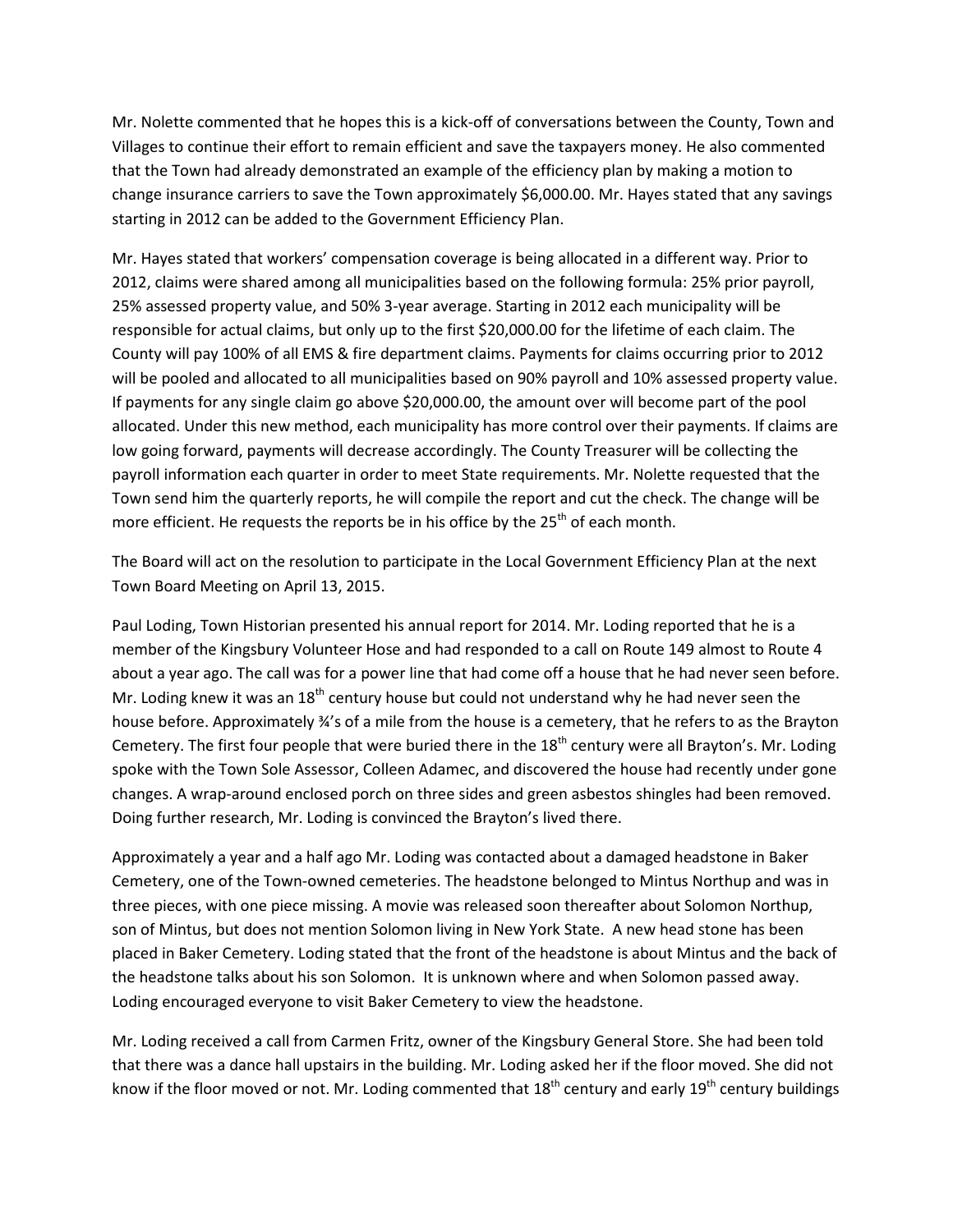that had a ballroom or a dance hall had springs in the floor. Loding explained they are not metal springs, but pieces of wood similar to lathe, positioned so that if people are on the floor above they will move, so the floor above does not go through the ceiling below. Mr. Loding visited the Kingsbury General Store and going up a very narrow stairway, discovered there is still a stage upstairs. Mr. Loding asked the owner if it was ok to jump on the floor and the owner said it was ok. Mr. Loding jumped and he was absolutely amazed how the floor gave, you could feel the floor working.

Mr. Loding reported that he is working on a second book for Hudson Falls and Kingsbury, similar to the first book he wrote. On the top of each page on the new book will be an old photograph. On the bottom of each page will be a recent photograph of the same location. Mr. Loding made a request that if anyone knew someone in the Town that may have some old photographs to please contact him. Supervisor Lindsay and Councilman Bromley suggested that Mr. Loding contact Marion Hitchcock and Sterling Harrington.

A **motion** by Councilman Doyle seconded by Councilman Collins and carried by a vote of 4 ayes to post the following roads per Superintendent of Highways, Michael Graham:

### **TOWN OF KINGSBURY, NEW YORK**

### **POSTING OF TOWN ROADS**

Pursuant to Section 1660, Subdivision 11(a) of the New York State Vehicle and Traffic Law, vehicles with a gross weight of over eight (8) tons shall be temporarily excluded from the roads listed below effective from the erection of the signs designating the exclusions, until removal of the signs at the discretion of the Superintendent of Highways.

Bentley Road, County Line Road, Crowley Road, Dean Road, Geer Road, Green Barn Road, Hartman Road, Hendee Road, Mud Pond Road, Pattens Mills Road, Rock City Road, Sanford Ridge Road, Stone Schoolhouse Road, Tripoli Road and Underwood Road.

By Order of the Kingsbury Town Board,

Cynthia A. Bardin, Town Clerk

Dated: March 20, 2015

Published: March 24, 2015

Supervisor Lindsay reported that he had been working with Attorney Meyer on the referendum on Resolution # 3 adopted by the Board on February 9, 2015. The Board must decide if they are going to use absentee ballots. Attorney Meyer stated that we are not required to provide absentee ballots if the resolution states that we are not using absentee ballots. Councilman Doyle asked who is eligible to vote. Attorney Meyer responded that anyone qualified to vote in a Town election can vote in this special election. Meyer also stated that you do not have to be registered to vote, but you have to be able to register to vote and you must be a resident and 18 years of age.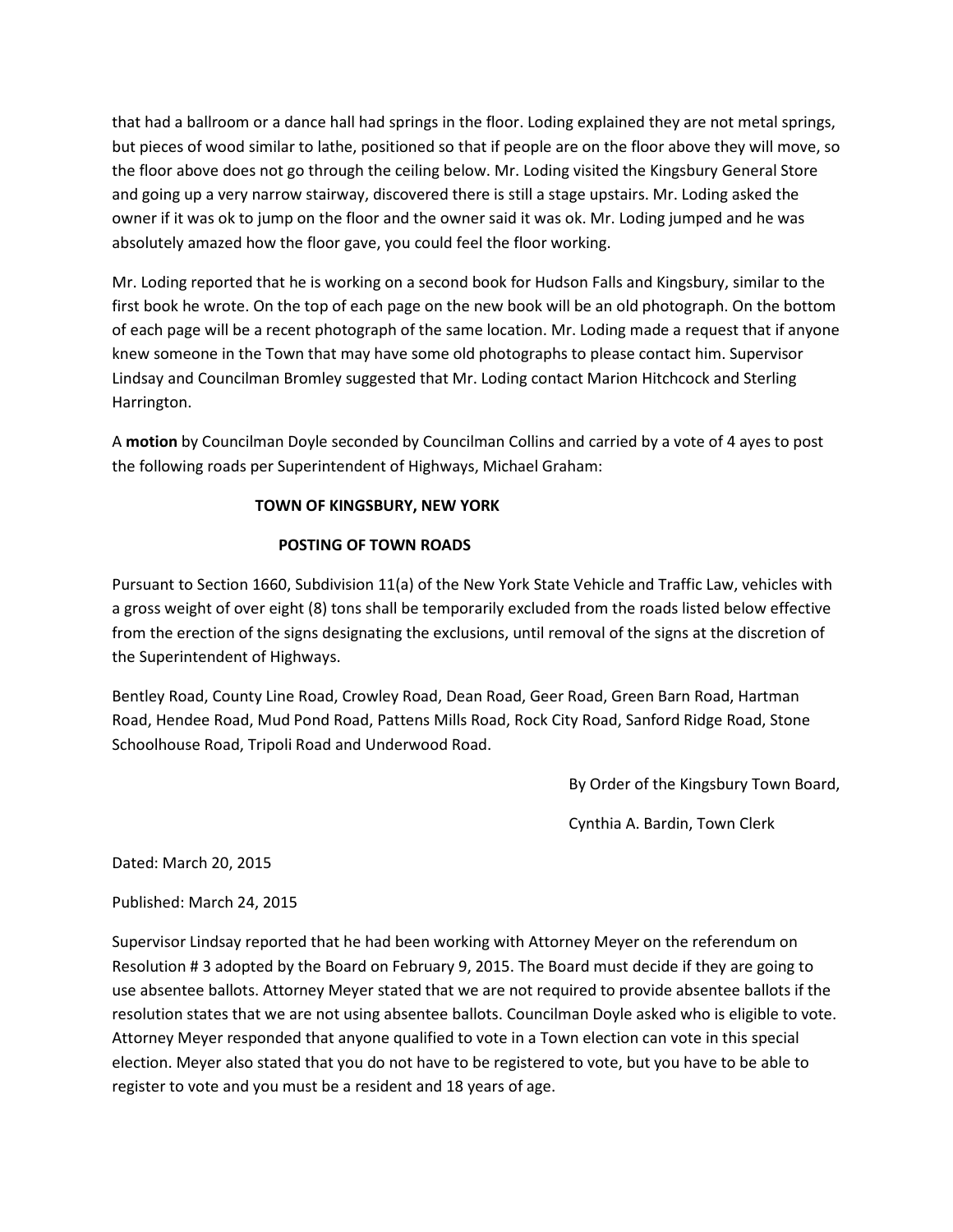Supervisor Lindsay commented that originally the Board had discussed having two polling sites, but it cannot be done very easily. Having two polling sites would require more inspectors and it would be difficult to determine where the inspectors would be placed. Supervisor Lindsay suggested the election be held at the Kingsbury Volunteer Hose Co. He also commented there is no charge to use the voting machines, but there will be a fee to transport them @ \$60.00 per hour for approximately 3 hours. Lindsay suggested the districts could be split by setting up two tables with 6 to 8 inspectors  $\omega$  \$10.50 per hour for 10 hours. The County can print the ballots for the Town  $\omega$  \$5.00 per book of 50. Supervisor Lindsay suggested the referendum be held on May 15, 2015 at the Kingsbury Volunteer Hose Co. Supervisor Lindsay also reserved the Kingsbury Volunteer Hose Co. on April 29, 2015 at 7 p.m. to conduct an informational meeting to the public.

Councilman Collins asked if it was possible to use paper ballots instead of the voting machines. The Board discussed the option of using a paper ballot provided by the Town Clerk. After discussion it was decided the voting machines should be used, as it is the process that voters are used to and it takes the question out of the results. Supervisor Lindsay stated the Town would have to sign an Operations Agreement for the use of the voting machines.

A **motion** by Councilman Bromley seconded by Councilman Collins and carried by a vote of 4 ayes to adopt the following resolution for a public referendum for the approval of a bond resolution for the renovation and construction of a new Town Hall:

#### **TOWN BOARD OF THE TOWN OF KINGSBURY**

#### **COUNTY OF WASHINGTON, STATE OF NEW YORK**

Resolution No. 5 of 2015

Adopted March 23, 2015

Introduced by PAUL BROMLEY

who moved its adoption

Seconded by WILLIAM COLLINS

### **RESOLUTION TO PROVIDE FOR A PUBLIC REFERENDUM FOR THE APPROVAL OF A BOND RESOLUTION FOR THE RENOVATION AND CONSTRUCTION OF A NEW TOWN HALL FOR THE AFORESAID PURPOSES**

**BE IT RESOLVED**, by the Town Board of the Town of Kingsbury (the "Town"), in the County of Washington, on this 23<sup>rd</sup> day of March, 2015, as follows:

**WHEREAS**, on February 9, 2015, the Town Board of the Town of Kingsbury, duly adopted Resolution No. 3 of 2015, authorizing the renovation and construction of a new town hall and authorizing the issuance of \$650,000.00 aggregate principal amount of bonds associated with the aforesaid purposes and in connection therewith (the "Resolution"); and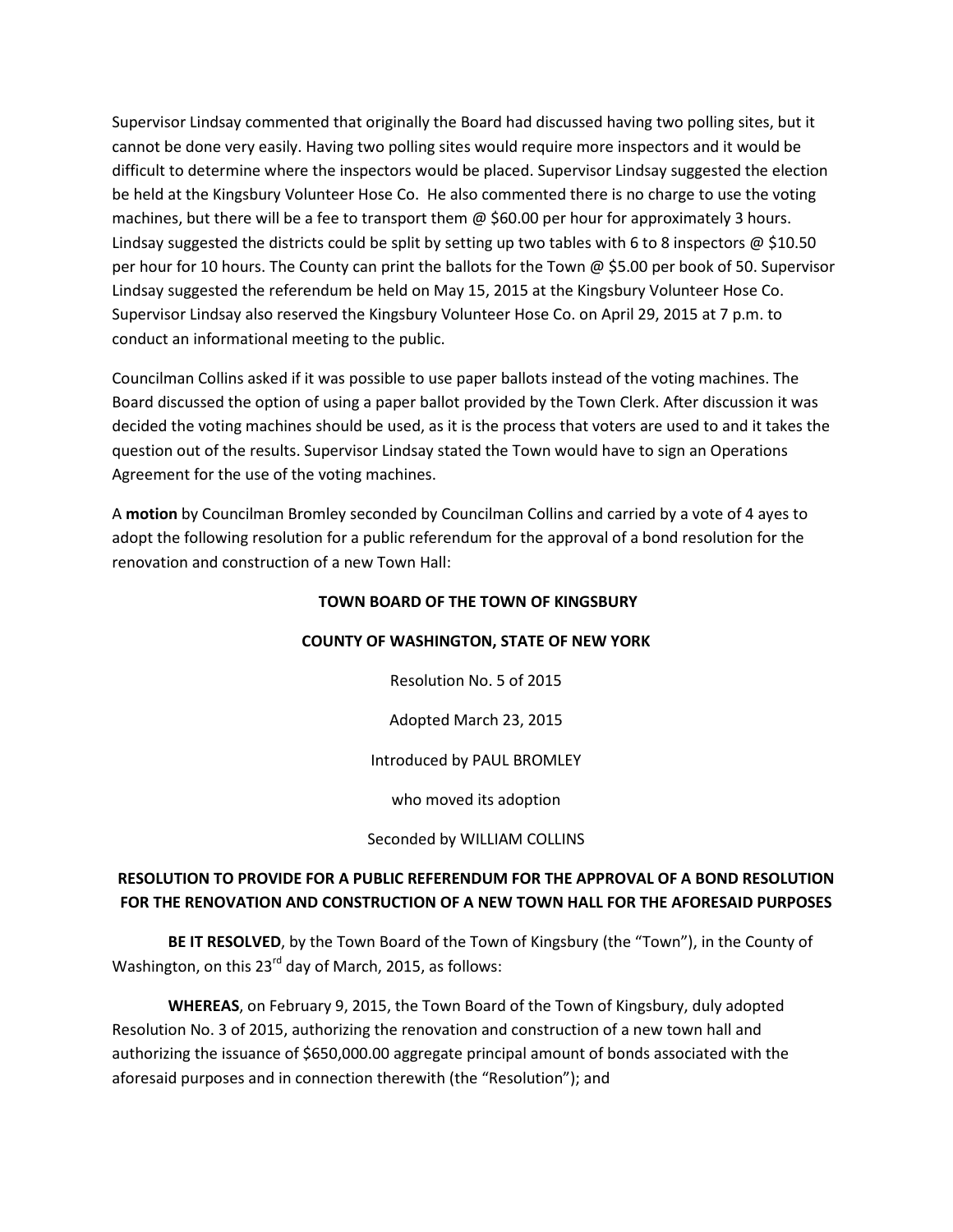**WHEREAS**, the resolution provides by the terms thereof that it is subject to a permissive referendum in accordance with Article Seven of the NYS Town Law;

**WHEREAS**, pursuant to NYS Town Law section 91, a petition was filed with the Town Clerk protesting against the Resolution and requesting a special election; and

**WHEREAS**, pursuant to NYS Town Law Section 92 of the Town Law, the Town Clerk has prepared and transmitted to this Board a form of the proposition for the approval of said resolution containing an abstract of such resolution concisely stating the purpose and effect thereof; and

**WHEREAS**, it is now desired to schedule the special election and provide for the times for the polls for such special election for the submission of a proposition for the approval of the resolution and to provide for the notice of such election and such other matters in connection therewith; and

**WHEREAS**, the matter having been fully discussed by all members of the Town Board.

#### **NOW, THEREFORE, BE IT RESOLVED THAT:**

**WHEREAS**, it is now desired to provide for the holding of a special referendum for the submission of a proposition for the approval of a Bond Resolution and to provide for the notice of such referendum and such other matters in connection therewith; and

**WHEREAS**, the matter having been fully discussed by all members of the Town Board.

#### **NOW, THEREFORE, BE IT RESOLVED THAT:**

1. A special election of qualified electors the Town of Kingsbury shall be held on May 13, 2015 for the purpose of submitting a proposition for the approval of the resolution described above adopted by the Town Board on February 9, 2015. The place of the holding of such election shall be at:

> Kingsbury Volunteer Hose Company No. 1, Inc. 3715 Burgoyne Avenue Hudson Falls, New York 12839

the polls for such election shall be kept open for the purpose of voting on such proposition between the hours of 12:00 p.m. and 9:00 p.m., prevailing time, at such polling site. The proposition to be submitted at said special election shall be in substantially the form hereinafter set forth in the form of notice of such election.

 2. The special election shall utilize and votes shall be cast through the use of a voting machine. Absentee ballots shall be provided for this special election.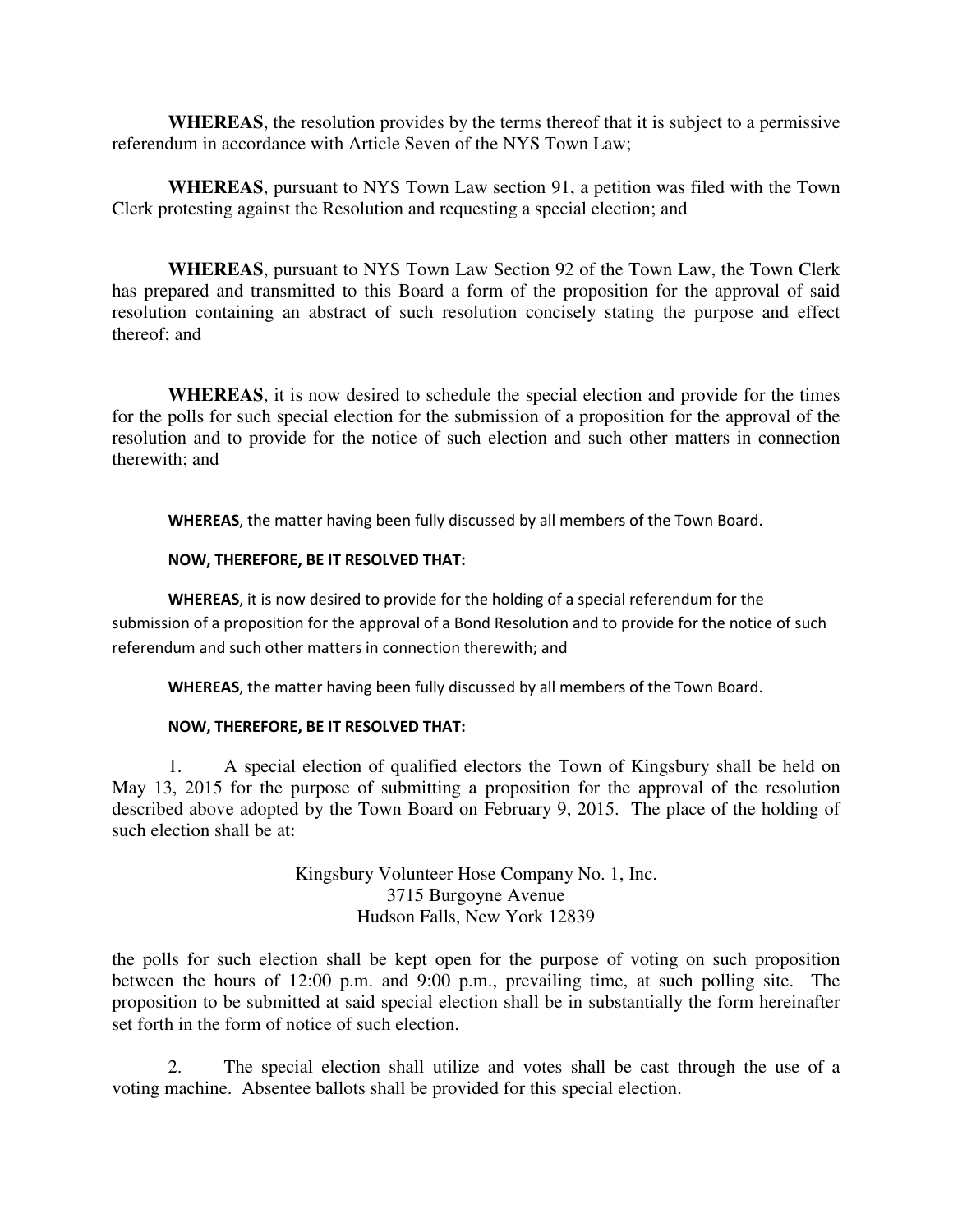3. Any person qualified to vote at a general election in the Town of Kingsbury may vote upon the proposition to be submitted to the aforesaid special election.

4. The Town Clerk is hereby authorized and directed to give notice of said special election by publication of a notice once in the official newspaper of the Town, said publication to be made at least ten (10) days prior to the date of said special election. In addition, the Town Clerk shall cause a copy of such notice to be posted on the bulletin board of the Town at least ten (10) days before the date of said special election. Such notice shall be in substantially the following form, to-wit:

## **NOTICE OF SPECIAL ELECTION**

**NOTICE IS HEREBY GIVEN that a Special Election of the residents of the Town of Kingsbury, Washington County, New York will be held in said Town on the 13th day of May, 2015, on which date the polls will be kept open between the hours of 12:00 p.m. and 9:00 p.m. for the purpose of voting by ballot, through the use of a voting machine, upon the following proposition:** 

### **PROPOSITION NO. 1 OF 2015**

**Shall Resolution No. 3 of 2015, adopted by the Town Board of the Town of Kingsbury February 9, 2015 authorizing the issuance of up to \$650,000.00 in the aggregate amount of serial bonds or statutory installment bonds of the Town of Kingsbury to pay the costs associated with the renovation and construction of a new Town Hall; at a maximum aggregate cost of \$650,000.00; providing for the issuance of bond anticipation notes and pledging the faith and credit of the Town of Kingsbury to payment of said obligations and interest thereon, be approved?** 

**Copies of Resolution No. 3 of 2015 are available from the office of the Town Clerk, 210 Main Street, Hudson Falls, New York 12839 during regular business hours.** 

**The polling place(s) for such special election shall be at: Kingsbury Volunteer Hose Company No. 1, Inc.** 

 **3715 Burgoyne Avenue** 

 **Hudson Falls, New York 12839** 

**Any person qualified to vote at a general election in the Town of Kingsbury may vote upon the proposition to be submitted to the aforesaid special election. Absentee ballots shall be provided for this special election. Applications for absentee ballots are available from the Town Clerk.**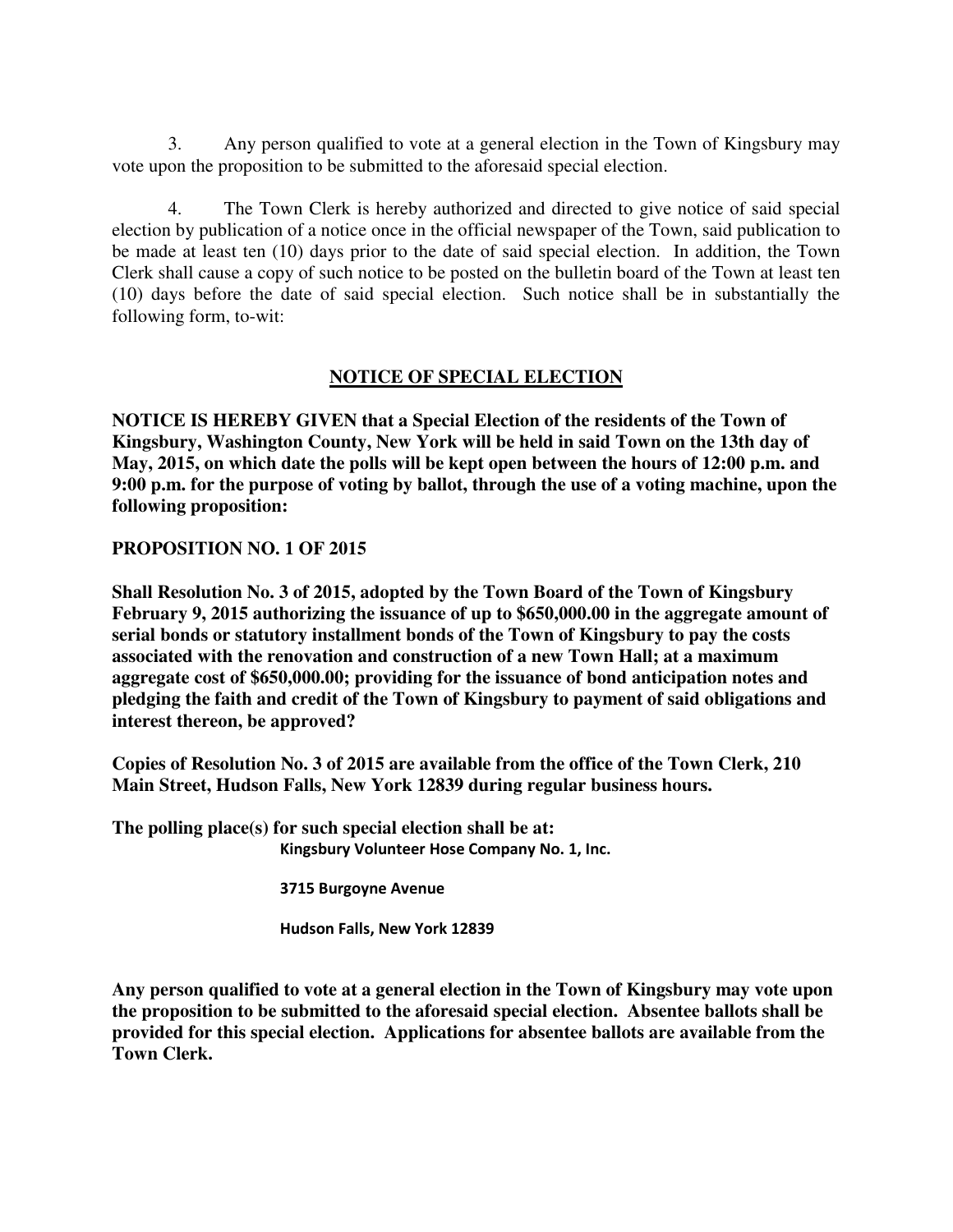5. The Town Clerk is hereby ordered and directed to prepare ballots and absentee ballots in sufficient quantity for use at said Special Election, and also prepare for the use of the election officers the necessary oaths and certificates of election, and also to procure and deliver to such election officers any and all necessary paraphernalia for the proper conduct of such election.

6. That this Resolution shall take effect immediately.

#### PRESENT:

James T. Lindsay, Supervisor

Richard Doyle, Councilman

William Collins, Councilman

Paul Bromley, Councilman

ABSENT:

Henry Freebern, Councilman

AYES: 4

NAYS: 0

ABSENT: 1

{Seal}

Cynthia A. Bardin, Town Clerk

\_\_\_\_\_\_\_\_\_\_\_\_\_\_\_\_\_\_\_\_\_\_\_\_\_\_\_

Town of Kingsbury

 Supervisor Lindsay commented the Town must have a discussion on solar panels and how they fit into the Town Code. Lindsay proposes that a workshop meeting be scheduled with the Town Board, the Planning Board and the Zoning Board. Code Enforcement Officer Ross Cortese commented that if it is not in the code, if it is not in one of the allowed uses or fitted into the definition of allowed uses it is a no, based on the way the Code reads. Cortese and Attorney Meyer have discussed the Town Code, the way it is. Cortese has been bombarded with questions, properties, commercial uses and the farms that sell back to the grid. Cortese has been flooded with requests and stated that better language and clarification is needed. Gillian Black of Solar City, a local company, commented that there are new regulations coming out and there will be a lot of national companies coming through this area. Supervisor Lindsay will schedule a public workshop after April 12, 2015. Mr. Black is willing to provide information to the Board.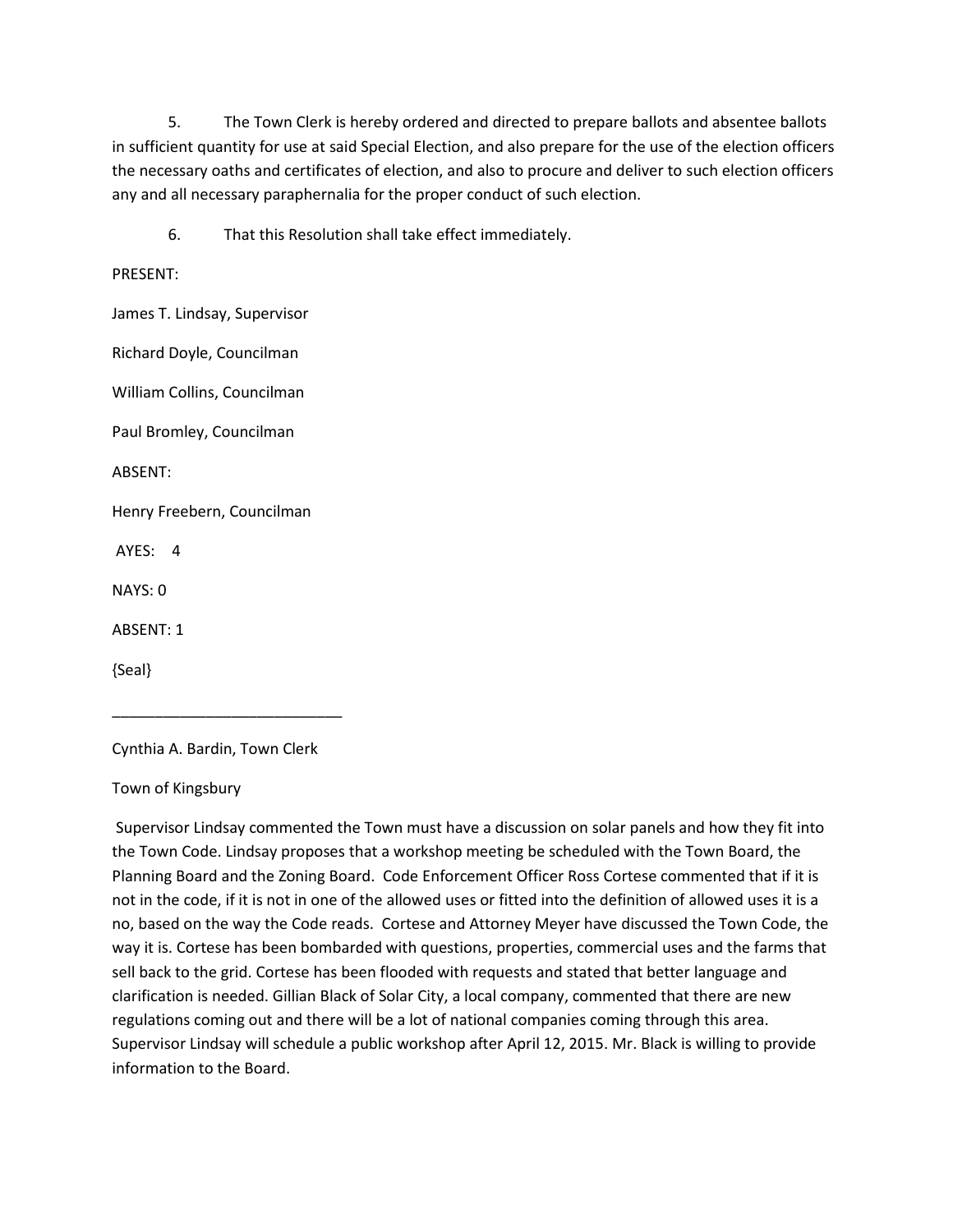The Town Clerk reported that she had been awarded a \$400.00 scholarship from the New York State Clerks Association towards her expenses at the NYSTCA Conference in April 2015.

A **motion** by Councilman Bromley seconded by Councilman Freebern and carried by a vote of 4 ayes giving permission for Superintendent of Highways Michael Graham to attend Highway School on June 1, 2015.

A **motion** by Councilman Doyle seconded by Councilman Collins and carried by a vote of 4 ayes giving Comptroller Mary Ordway permission to attend Finance School in Saratoga.

Councilman Doyle asked if there was a response from the Village in regard to the quote from Highlander Engineering Services to determine the cost to renovate the village-owned building on John Street to a court room to be shared by the Village and Town. Supervisor Lindsay reported that he had received a call from Mayor John Barton. The Village is not interested in the proposal; they thought it was too much money. Lindsay advised Barton that as far as the Board was concerned this was on hold until after the referendum.

A **motion** by Councilman Bromley seconded by Councilman Collins and carried by a vote of 4 ayes for Superintendent of Highways Michael Graham to purchase a 10' T 3000 stainless dump body in the amount of \$25,765.00 from Robert Green Trucks, OGS Group 40580, Award # 22746. The dump body is for a 2002 International, which should last for 10 years or more and the funds are available in the equipment fund.

Superintendent Graham read a resignation letter from Town Highway employee, Shane Hogan. Hogan has accepted a position with Washington County. Hogan's resignation will be effective on March 29, 2015. Town Clerk has been instructed to place an ad in the Post-Star.

Bill Heil asked Superintendent Graham what he was going to do with New Swamp Road. Graham stated that he is going to pave 4400 feet; as he is trying blacktop some of the busier dirt roads. Graham's plan is to use a binder course, which would be a good base and next year he will do a chip seal so the water cannot blow it apart. Mr. Heil stated that he, Chuck Friedman and the Hurd's did not feel paving was necessary on New Swamp Road. Graham suggested that a petition be circulated indicating that they did not feel the road needed to be paved. Graham commented that nothing will happen for a month and a half to two months. Mr. Heil commented "The bottom line is, it would be nice if it was paved but would be a waste of the tax-payers money."

A **motion** by Councilman Collins seconded by Councilman Doyle and carried by a vote of 4 ayes to accept the following reports from certain officers for the months of January and February:

Code Enforcement Officer: No. Permits 7, 3; Plat Fees 1 (Jan.); Site Plan 1; Total Fees Jan. \$2,893.00 Feb. \$610.00

Dog Control Officer: Complaints/Calls 19, 10; Seizures 4, 0; Unlicensed Dogs 5, 3; Bites Investigated 3, 4; Dangerous Dogs 1, 3; Mileage 183 with 51 charged to F.E., 214 with 95 to F.E.